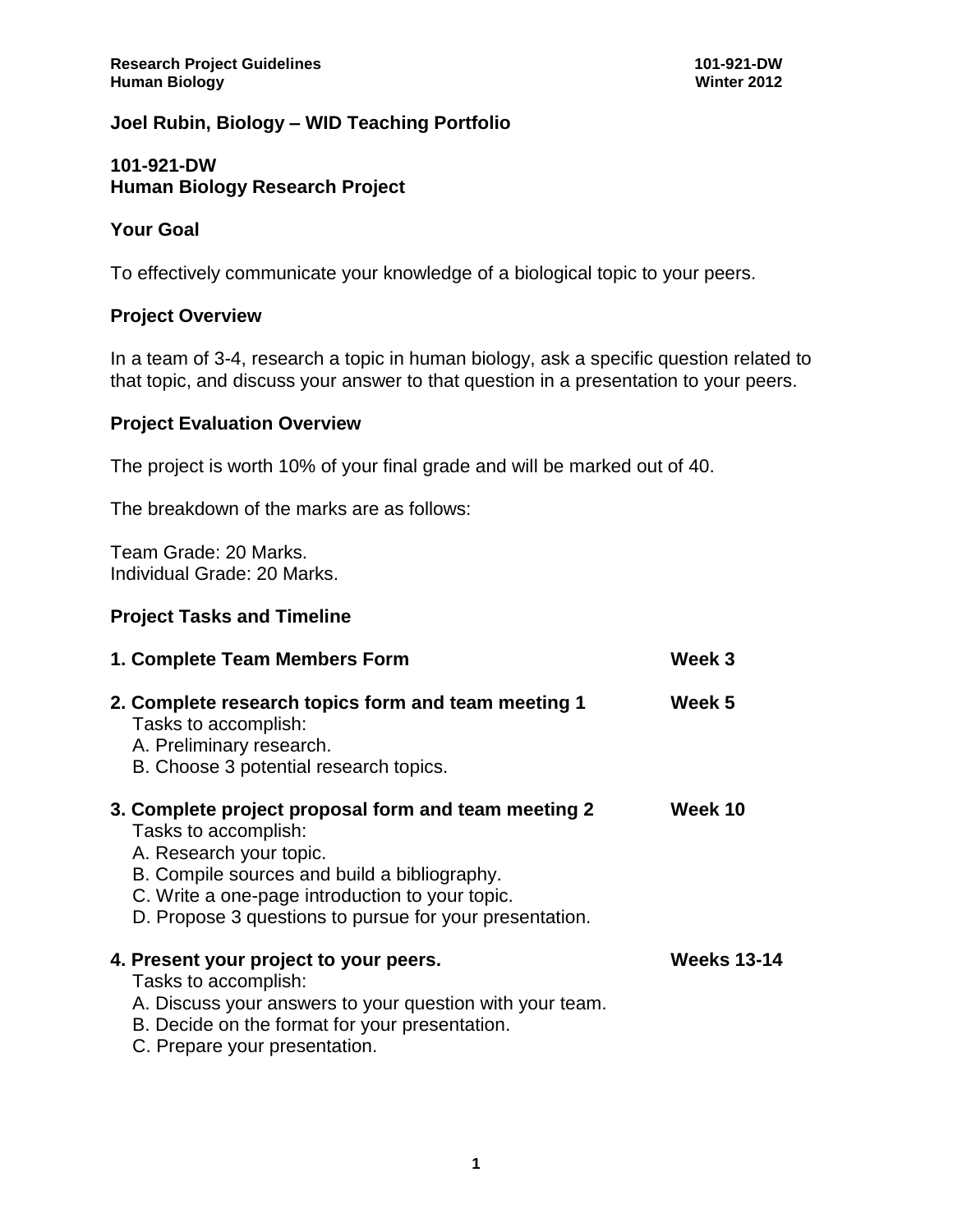## **Project Description**

### **Form a Team.**

You must form a team of 3 to 4 students. Your team must consist of peers registered in your lab section, as team presentation will be conducted during your lab period.

### **Choose a Research Topic.**

Use your textbook for a general overview of specific topics in human biology. Particularly interesting topics can be found in chapters on *Special Topics* and in *Essays* highlighting environmental, ethical, and health issues in human biology.

Once you have done some preliminary research, use the appropriate form to propose three topics of interest to your team. Your instructor will review your choices and help you decide on one during a team meeting. Team meetings will be held during week 5. Bring your completed form and be ready to discuss your ideas.

The goal is to choose relatively specific topics to help you focus your project so that you are not overwhelmed with information and so that you can eventually come up with a very directed question related to that topic. For example, *cancer* is too general. I expect you to focus on a specific type of cancer such as *skin cancer* or a particular aspect of cancer such as *new cancer therapies*.

In addition, your goal should be to find topics that you are interested in exploring. Think of topics that have an impact on your life. If you are genuinely interested in a topic, your project will much more fun and rewarding.

### **Research Your Topic.**

Find additional sources that discuss your specific topic in human biology. Use literature search engines such as *Google Scholar* (http://scholar.google.ca) to find articles related to your topic. In addition, you can search for discussions about your topic in podcast archives from radio talk shows such as *Science Fridays* (http://www.sciencefriday.com).

### **Build a Bibliography.**

Build a bibliography of 5 relevant and trustworthy sources of information that were most useful in building the foundation of your project. Your textbook will be a good preliminary source but should not be included in this list. Your bibliography will be included in your official research project proposal form.

### **Ask a Specific Question Related to Your Topic.**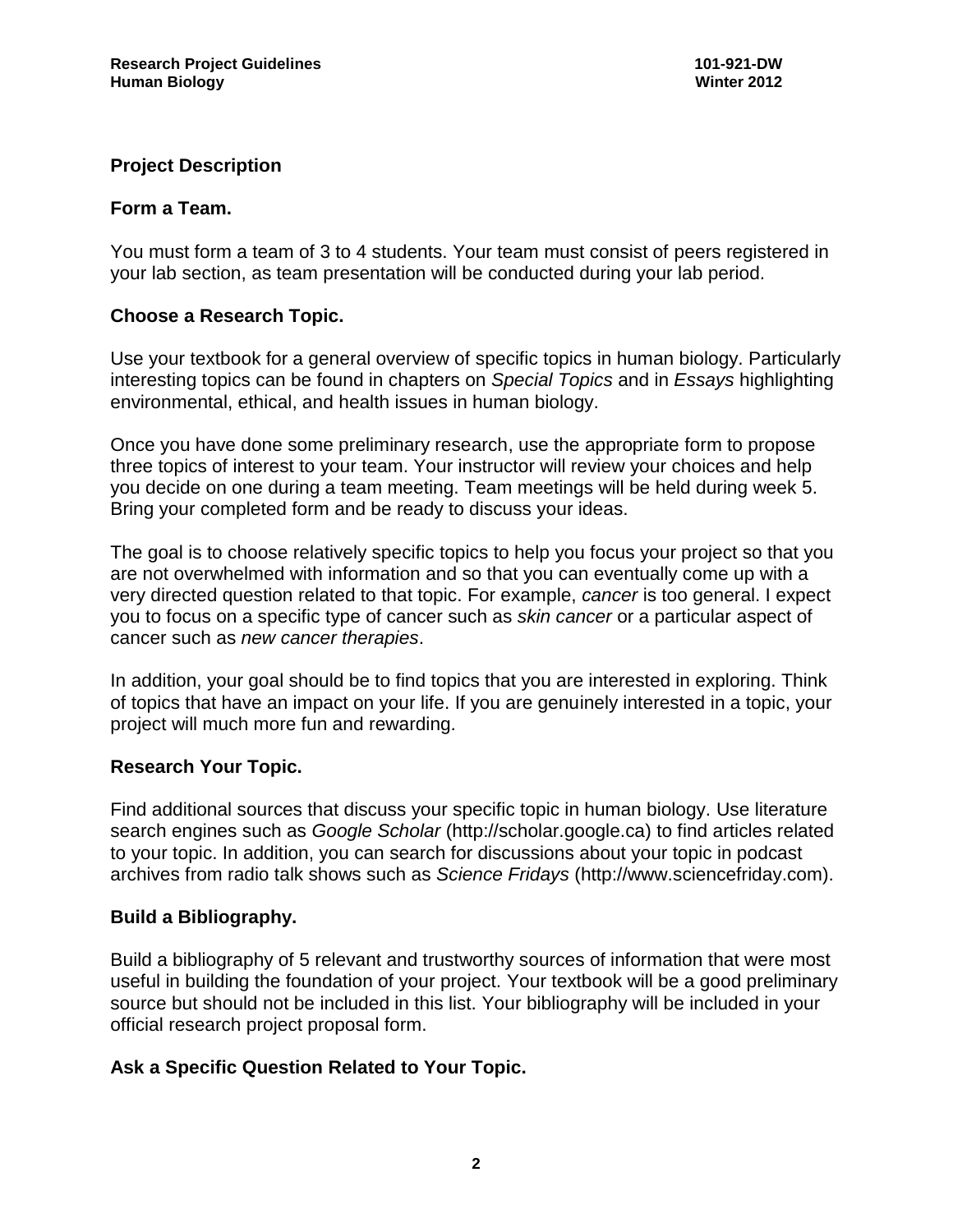What questions has your research sparked? Discuss these questions with your group. Use the appropriate form to list three questions that your team would like to explore. Your instructor will review your questions and help you decide on one during a team meeting. Team meeting will be held during week 10.

Please do not propose general question such as: *What is the immune system?* For example, you may have explored potential stem cell therapies. Your research may have led you to ask a specific question such as: *Are some sources of stem cells more ethical than other?*

## **Present your Project to your Peers.**

Present your project to your peers in an interesting way. Build a slide presentation, debate your question, act out a play, make a movie. The goal is to introduce your topic, pose a specific question, and discuss your answer to that that question as a group.

Introduce your topic to give your peers enough background to understand the impact of your question. Remember, you are presenting your project to your peers. Make sure that you present the scientific content in a way that they will understand and find interesting.

Presentations are minimum 3 minutes per person to a maximum of 4 minutes per person. If you are a group of 3, that means minimum 9 minutes and maximum 12 minutes. If you are a group of 4, that means minimum 12 minutes and maximum 16 minutes. There will be a 4-minute question period at the end of the presentation.

### **Evaluate your Peers.**

You will be evaluating your peers during the lab period in which you are not presenting. You will be given a *Peer Evaluation Form* to complete. You will also be expected to ask your peers questions at the end of their presentation. In addition, the *Peer Evaluation Form* will contain an area for you to comment on your peers' presentation. Your participation during presentations and peer evaluation will contribute to your participation mark.

### **Evaluation Description**

Each criterion will be given a grade of 5-0. Where 5=Excellent, 4=Good, 3=Average, 2=Below Average, 1=Unacceptable, and 0=Not Completed.

## **A. Team Grade (20)**

- 1. Quality of research and sources. (5)
- 2. Quality of project proposal. (5)
- 3. Quality of presentation. (5)
- 4. Team work. (5)